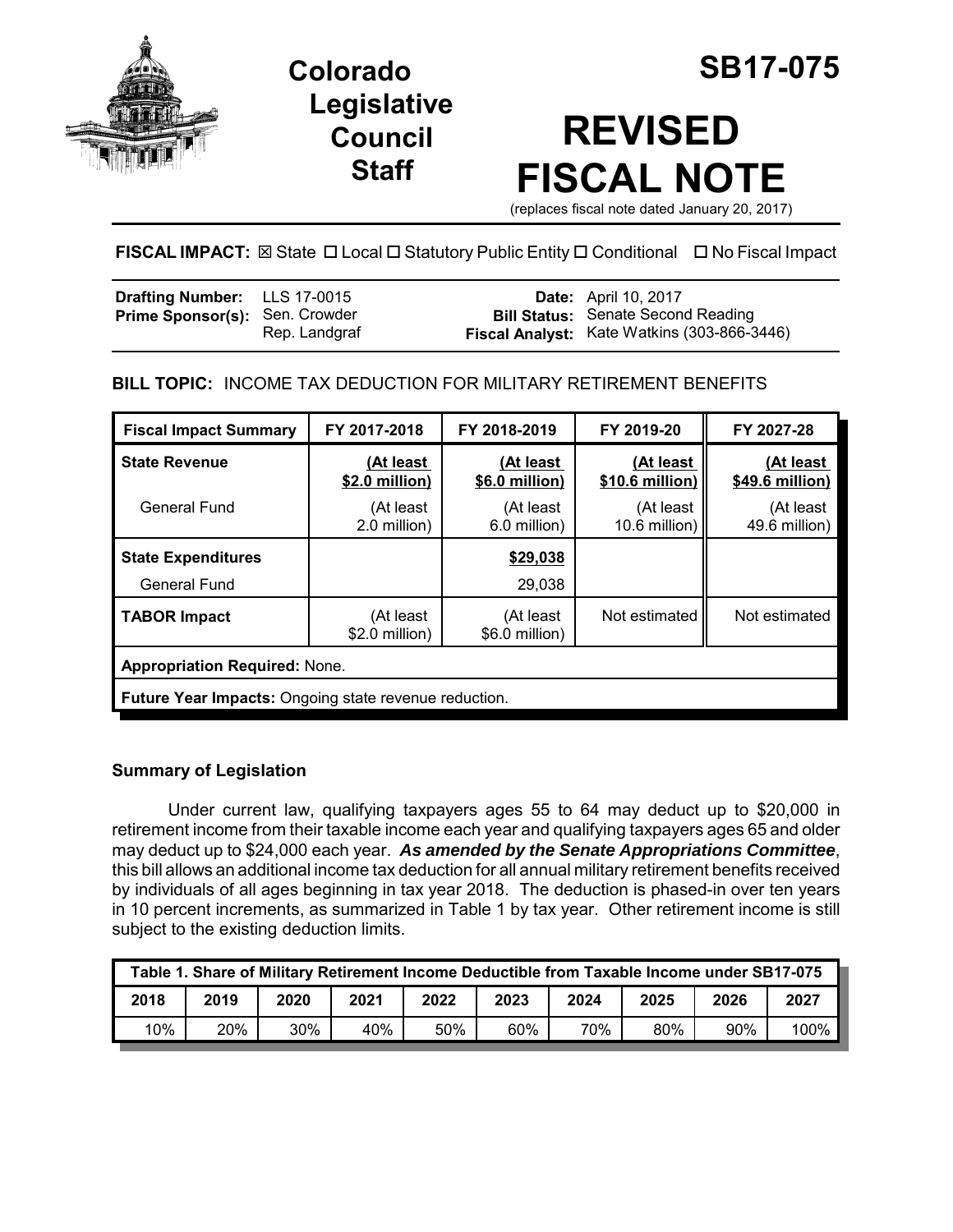April 10, 2017

#### **State Revenue**

This bill is estimated to **reduce General Fund revenue by at least \$2.0 million in FY 2017-18 (half-year impact), at least \$6.0 million in FY 2018-19, at least \$10.6 million in FY 2019-20, and when fully phased-in at least \$49.6 million in FY 2027-28.** In future fiscal years, the revenue impact is expected to grow with the military retirement population, cost of living adjustments, and changes in military retirement benefits.

To the extent that this bill induces nonresidents who receive military retirement benefits to move to Colorado who otherwise would not have moved, or induces current residents receiving such benefits to remain in Colorado who otherwise would have moved, the state and local governments may receive additional revenue through taxes and fees that may partially offset the revenue impact of this bill.

*Military pension income.* Data from the Department of Defense Office of the Actuary indicate that in federal fiscal year 2015, 46,131 individuals in Colorado claimed an average estimated annual military retirement benefit of \$31,713. This population excludes disabled retirees whose benefits are assumed to be excluded from federal taxable income and includes only those receiving benefits greater than \$0. To arrive at estimates for tax year 2018 and beyond, average estimated benefit amounts across age cohorts were grown by expectations for cost-of-living adjustments and growth in the military retirement population. The share of the deduction that may be claimed was then applied to these projections.

Not all qualifying taxpayers will have a Colorado income tax liability large enough to experience savings from this bill because many taxpayers claim other tax deductions and credits that reduce the taxes they owe. To account for this consideration, the projected revenue impact was reduced by 16.7 percent, an adjustment based on a weighted average of the tax liability and share of taxpayers by adjusted gross income bracket using data from the 2013 Colorado Statistics of Income.

Table 2 compares the estimated income tax liability reduction for taxpayers who claim the maximum deduction under current law and the projected average deduction under SB17-75 for their military retirement pensions when the deduction is fully phased-in in tax year 2027.

| Table 2. Estimated Tax Year Income Tax Savings<br>from Military Pensions when Fully Phased-In in 2027<br>(Calculated as the deduction amount multiplied by the state income tax rate of 4.63%) |                                                      |                                                   |                                   |  |  |
|------------------------------------------------------------------------------------------------------------------------------------------------------------------------------------------------|------------------------------------------------------|---------------------------------------------------|-----------------------------------|--|--|
| Qualifying<br><b>Taxpayers by Age</b>                                                                                                                                                          | <b>Under Current Law</b><br><b>Maximum Deduction</b> | <b>Under SB17-075</b><br><b>Average Deduction</b> | Savings*<br><b>Under SB17-075</b> |  |  |
| 14,381 under age 55                                                                                                                                                                            | \$0                                                  | $$38,171 \times 4.63\% = $1,797$                  | \$1.797                           |  |  |
| 15,644 ages 55 to 64                                                                                                                                                                           | $$20,000 \times 4.63\% = $926$                       | $$31,171 \times 4.63\% = $1,797$                  | \$841                             |  |  |
| 25,760 ages 65+                                                                                                                                                                                | $$24,000 \times 4.63\% = $1,111$                     | $$40,562 \times 4.63\% = $1,878$                  | \$767                             |  |  |

*\*Assumes that the taxpayer has a large enough tax liability to receive additional savings.*

*Other military retirement benefits***.** Data are not available to quantify the revenue impact resulting from other military retirement benefits, such as the federal government's Thrift Savings Plan, which is similar to a defined contribution, or 401(k) plan. These additional sources of income are expected to result in additional General Fund revenue reductions.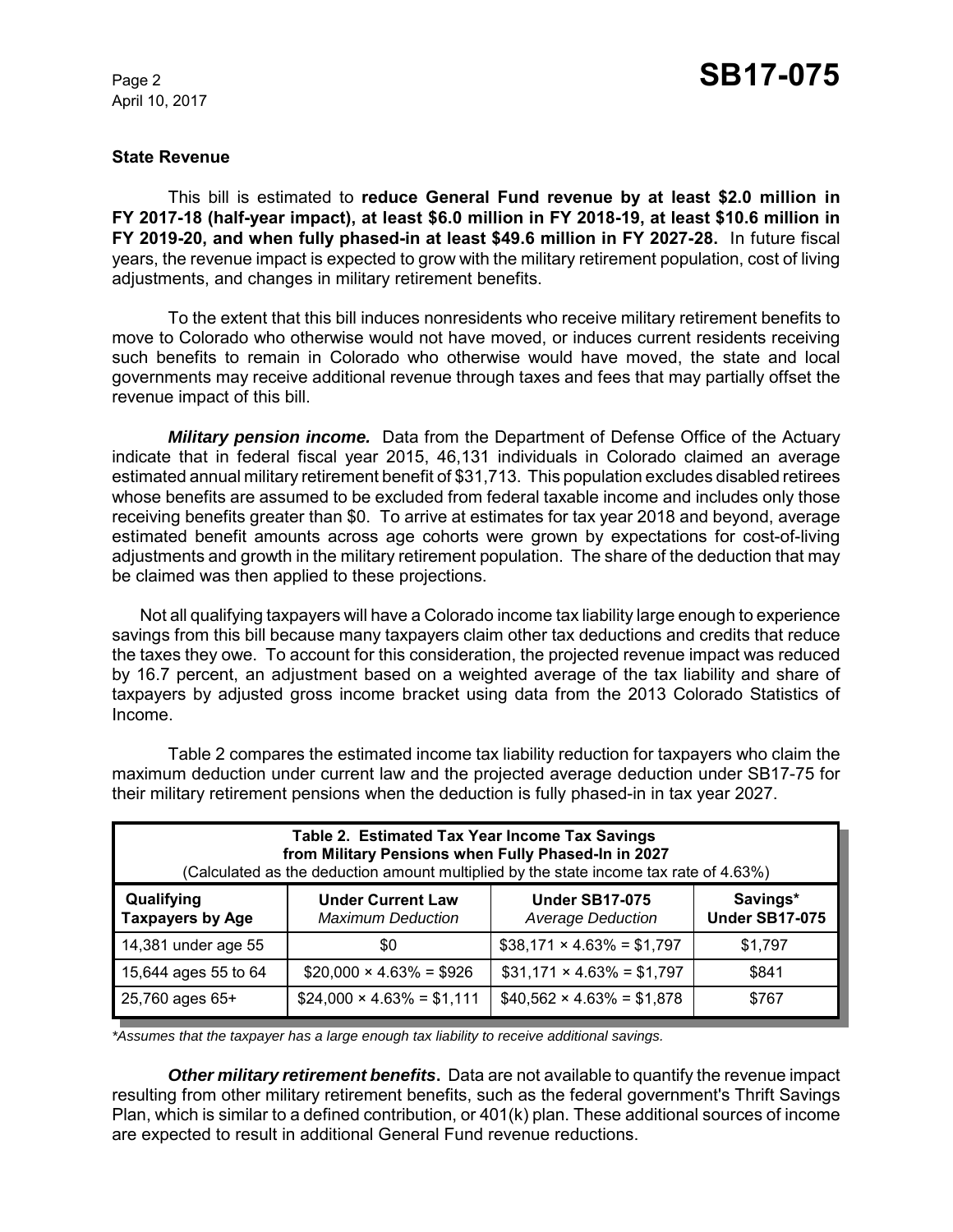April 10, 2017

*Non-military retirement income.* Many military retirees are expected to claim non-military retirement income, including Social Security income, non-military pensions, and 401(k) retirement plan distributions for non-military employment. For some qualifying taxpayers, this bill is expected to allow additional amounts of non-military retirement income to be claimed that otherwise would have been limited by the \$20,000 and \$24,000 caps under the current law deduction. Data are available to quantify the potential impact from Social Security income deductions, but data are not available to quantify the full revenue impact of other additional non-military retirement income deductions resulting from this bill.

Based on Social Security Administration data, Social Security benefits averaged an estimated \$16,176 annually in 2016. This fiscal note assumes that at least 50 percent of military retirees ages 65 and older will have military benefits that exceed \$24,000 and will claim additional Social Security income under the current law deduction. Table 3 summarizes the projected taxpayer savings and General Fund revenue reduction for tax year 2027 resulting from additional allowable Social Security benefit deductions as a result of SB17-075. To arrive at the estimates in Table 3, average 2016 Social Security benefits were grown by projections for inflation and military retiree population growth.

| Table 3. Estimated Tax Savings and General Fund Impact from Deducting<br>Additional Social Security Income under SB17-075 when Fully Phased-In in 2027 |                           |  |  |  |
|--------------------------------------------------------------------------------------------------------------------------------------------------------|---------------------------|--|--|--|
| <b>Average Social Security Income Deducted</b>                                                                                                         | \$20,073                  |  |  |  |
| <b>Average Taxpayer Savings</b><br>Calculated as the average deduction amount<br>multiplied by the state income tax rate of 4.63%.                     | \$929                     |  |  |  |
| <b>Number of Taxpayers</b><br>50 percent of the military retiree population ages 65<br>and older.                                                      | At least 12,880           |  |  |  |
| <b>General Fund Revenue Reduction</b>                                                                                                                  | (At least \$12.0 million) |  |  |  |

## **TABOR Impact**

This bill reduces state revenue from the General Fund, which will reduce the amount of money required to be refunded under TABOR for FY 2017-18 and FY 2018-19. TABOR refunds are paid out of the General Fund. TABOR refund obligations are not expected for FY 2016-17. This bill is expected to reduce the TABOR surplus by \$2.0 million in FY 2017-18 and \$6.0 million in FY 2018-19, reducing the amount of revenue refunded through the Six Tier Sales Tax Refund by equal amounts. Since the bill reduces both revenue to the General Fund and the refund obligation by equal amounts, there is no net impact on the amount of money available in the General Fund for the budget. However, the bill will reduce money available for the General Fund budget in the future during years the state does not collect money above the TABOR limit.

#### **State Expenditures**

This bill will increase General Fund expenditures for the Department of Revenue by \$29,038 in FY 2018-19. Costs include programming, testing, and form change costs, as summarized in Table 4.